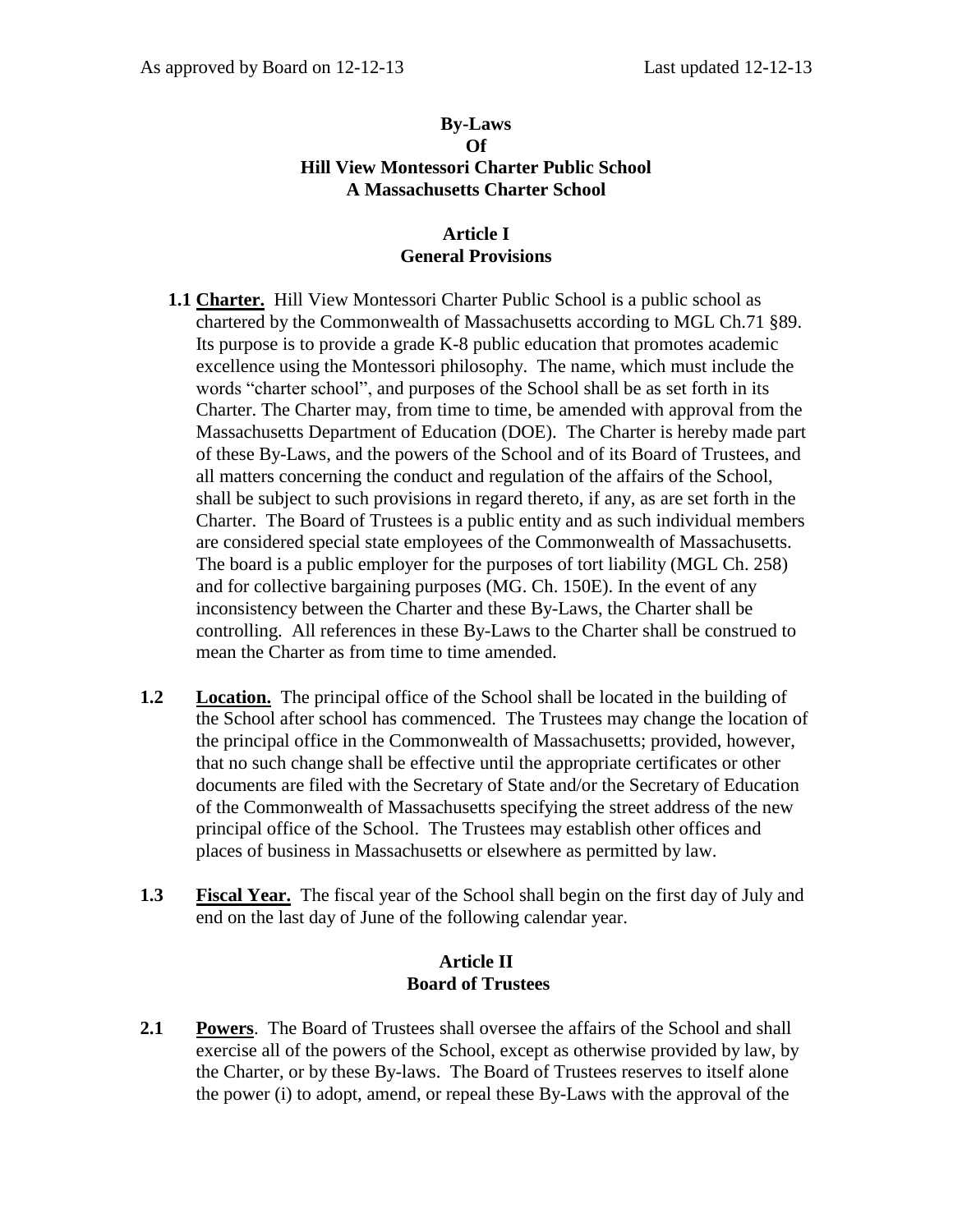DOE, (ii) to amend material terms of the School's Charter, with approval from the DOE, (iii) to submit Charter amendments to the Commonwealth of Massachusetts, (iv) to manage financial affairs of the School, (v) to purchase or sell real estate, (vi) to pledge, assign, create liens on or security interests in the real or personal property of the School, (vii) to establish or modify investment policies, (viii) to determine the educational policies of the School, (ix) to appoint or remove the Executive Director, and  $(x)$  to delegate, from time to time, powers to the Executive Director in accordance with theses By-Laws except as otherwise provided by law or by the Charter.

- **2.2 Complaint Procedure.** If a complaint is brought to the Board that is a governance issue, the Board will follow its communication policy; if it is a management issue, the Board will refer it to the appropriate administrative team member; if it is a grievance, the Board will follow the school's grievance policy.
- **2.3 Number of Trustees**. The Board of Trustees should consist of not less than five (5) or more than fifteen (15) individuals (excluding ex-officio and honorary members). In the event the number falls below nine (9), any vacancy shall be filled within sixty (60) days pursuant to section 2.7 of these By-Laws. The School's Executive Director shall serve as an ex-officio member of the Board of Trustees without power to vote.
- **2.4 Non-Discrimination.** The Board of Trustees may not discriminate against potential members on the basis of race, color, national origin, creed, ancestry, ethnicity, proficiency in English language, age, sex, gender identity, religion, marital status, sexual orientation, or non-disqualifying handicap or mental condition.
- **2.5 Term of Office of Trustees.** The Term of office of a Trustee shall be three years or until his/her successor is elected and qualified. A full three-year term shall be considered to have been served upon the passage of three (3) annual meetings. A Trustee may serve for two (2) consecutive three-year terms and shall be eligible for reelection to the Board after a one-year hiatus. The term of office of the School's Executive Director as a Trustee shall correspond with his/her tenure in that position.
- **2.6 Election of Trustees.** Trustees shall be elected by not less than a two-thirds (2/3) majority of the whole Board of Trustees at the annual meeting of the Board. However, when a Board position becomes vacant during the year, a new Board member may be elected to fill such vacancy at any meeting of the Board of Trustees. A Trustee elected to fill an unexpired term shall have tenure only to the end of such term.
- **2.7 Resignation and Removal.** Any Trustee may resign or decline nomination for another term by delivering a written resignation to the Chair Person of the Board,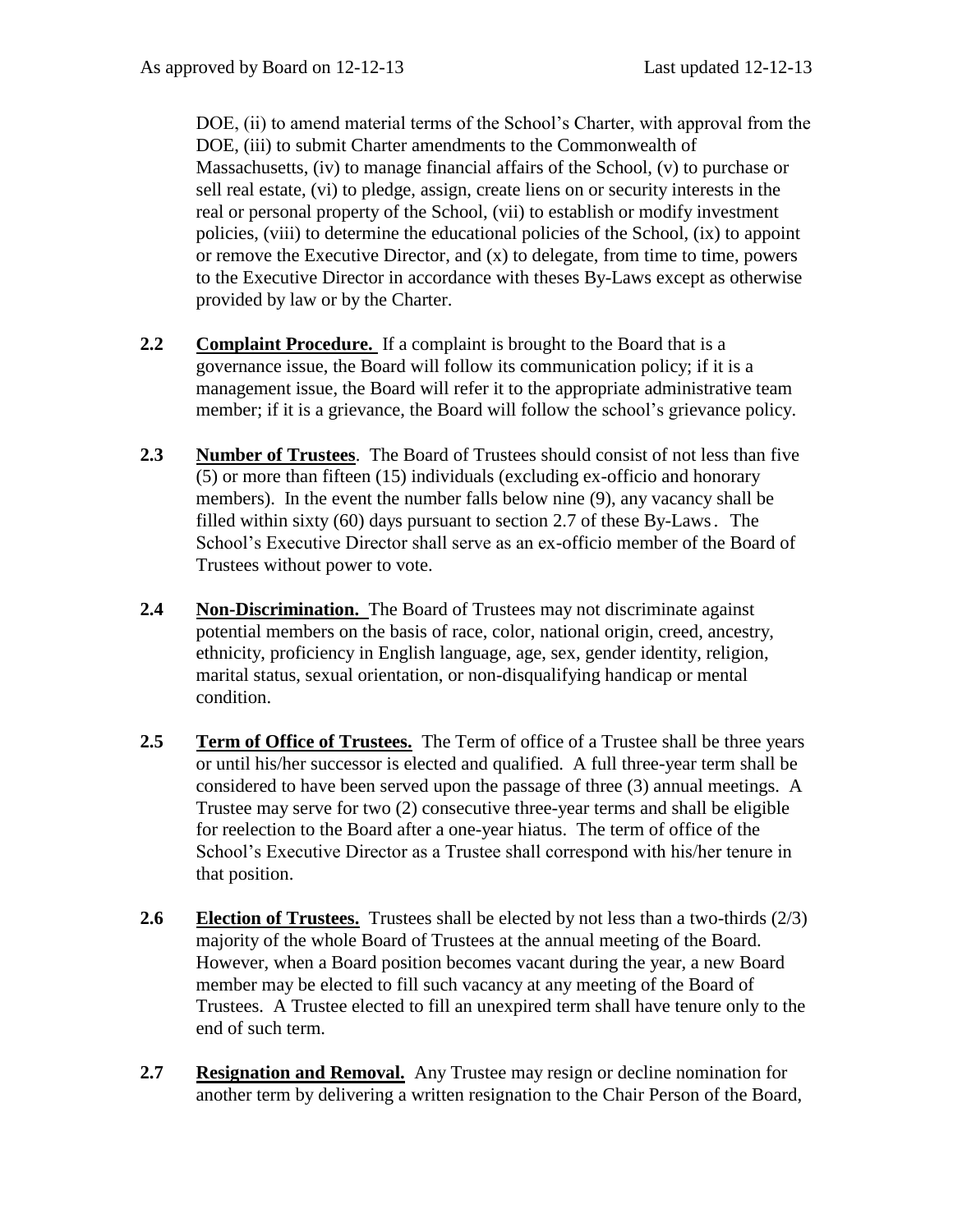the Clerk of the Board, or to the School at its Executive Director. Such shall be effective thirty (30) days from date of letter unless it is specified otherwise. Any Trustee may be removed from office with or without cause by an affirmative vote of not less than two-thirds of the Trustees then in office and after reasonable notice and an opportunity to be heard by the Board of Trustees is provided.

- **2.8 Vacancies.** Any vacancy occurring in the Board of Trustees and any position to be filled by reason of an increase in the number of Trustees may be filled, upon recommendation of a qualified candidate by the Committee on Trustees, by the affirmative vote of a two-thirds (2/3) majority of the Board of Trustees then in office. A Trustee elected to fill a vacancy shall be elected for the unexpired term of his/her predecessor in office. The Board of Trustees may exercise all their powers notwithstanding the existence of one or more vacancies on the Board. Vacancies in any office may be filled by the Board of Trustees at any time such vacancy may occur.
- **2.9 Absenteeism.** If a Trustee is unable to attend any of the regularly scheduled or special meetings of the Board, it is expected that the Trustee will contact the Chair in a timely fashion regarding his/her absence. Attendance of less than threequarters of all regularly scheduled and special meetings of the Board of Trustees within a Board calendar year may be cause for a Board review of that Trustee's ability to meet the requirements to serve on the HVM board. The review could result in dismissal from the Board.
- **3.0 Duties and Responsibilities.** Members of the Board of Trustees shall be prohibited from receiving payment for services associated with the School and the Board of Trustees, shall be prohibited from having a direct or indirect financial interest in the assets or leases of the School, and shall be required to disclose any direct or indirect financial interest in any and all business transactions of the School. Board Members must disclose any financial interest or business transactions that they (or any immediate family member) have in any charter school in Massachusetts or elsewhere with the State Ethics Commission, the Department, and the City or Town Clerk within 30 days of joining the Board and by **September 1** annually, including the year after service is completed (unless service is less than 30 days in the year). Members of the Board of Trustees shall be required to serve the School with duty, loyalty and care, shall be bound to the School's Code of Conduct, Conflict of Interest Policy and Confidentiality Policy, in accordance with MGL CH. 71, Section  $89(u)$  that states the Board complies with the State Conflict of Interest Law, and shall be required to comply with all laws and regulations applicable to members of boards of trustees. The School's Charter is granted to the Board of Trustees by the Commonwealth of Massachusetts and the Board is therefore responsible for ensuring that the School complies with all applicable laws and regulations, ensures that the School is academically successful, organizationally viable, faithful to the terms of the Charter, and earns Charter renewal. Additional duties and responsibilities may be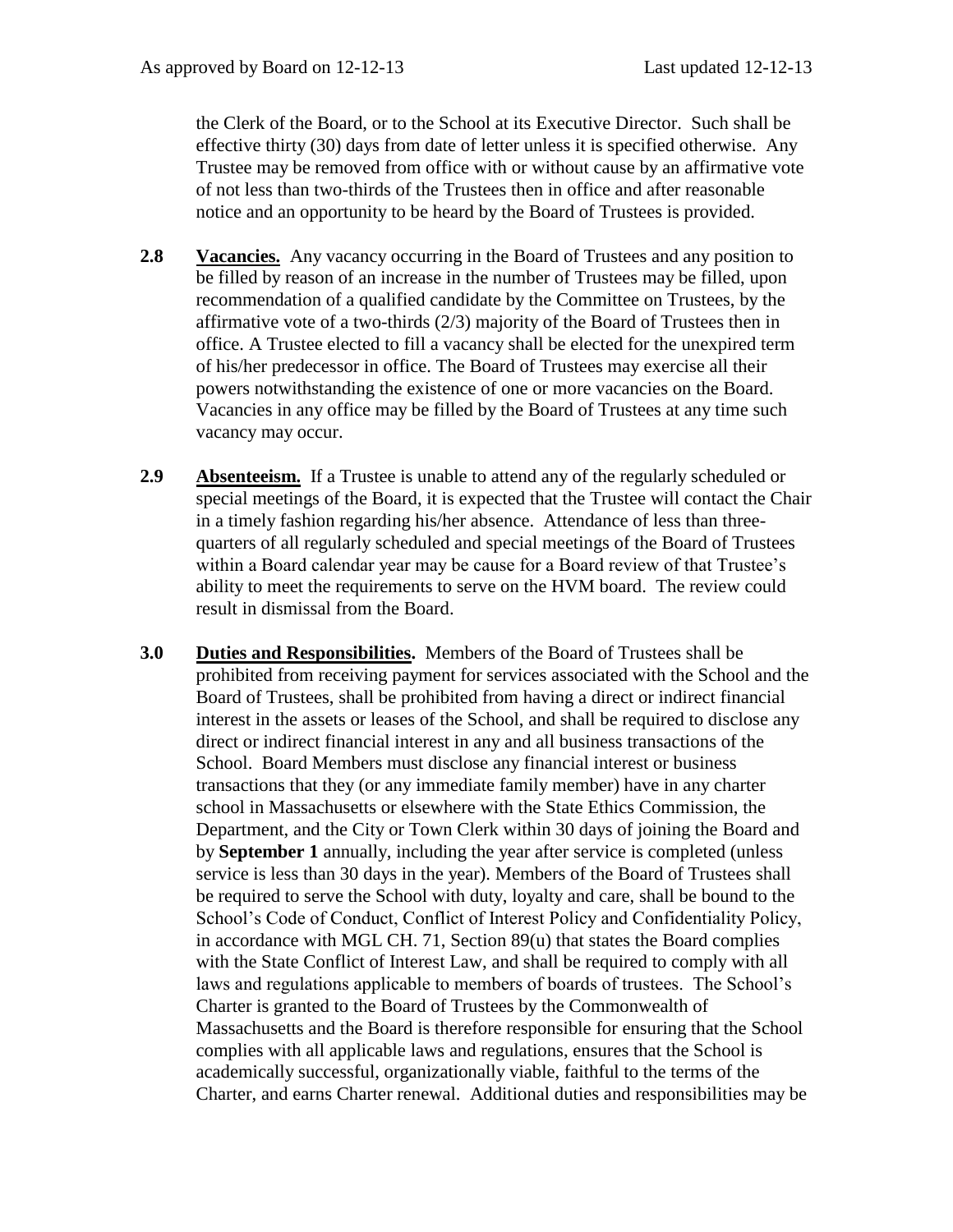required of members of the Board of Trustees as described in the Board Member Agreement and Job Description.

#### **Article III Meetings of the Trustees**

- **3.1 Open Meeting Law.** All meetings of the Trustees shall be conducted in accordance with Chapter 30A §11A1/2 of the Massachusetts General Laws, otherwise known as the Open Meeting Law for State Governmental Bodies, as amended from time to time, or any successor statutes.
- **3.2 Regular and Special Meetings.** Regular meetings of the Board of Trustees may be held at such times as the Board of Trustees may determine, at least nine (9) per year one (1), and at least one (1) quarterly, of which shall be an annual meeting. Special meetings may be called, in accordance with MGL Ch. 30A §11A1/2, by the Chairperson at any time or upon a written application of two or more voting members of the Board of Trustees. Such written application shall include the purpose, date, and hour of requested meeting and due notice of five (5) calendar days given to each Trustee prior to the meeting. If at any time a meeting is required for some emergency purpose, such meeting shall be called in compliance with the open meeting law. Records of special or emergency meetings shall be kept by the Clerk.
- **3.3 Executive Session:** The Board will in Accordance with MGL Ch. 30A section 21(a), as outlined in Appendix A
- **3.4 Rules of Order.** The Board of Trustees shall select its own meeting format in any method allowed by the laws of the Commonwealth of Massachusetts. Any meeting of the Board, whether regular or special, shall subscribe to the policies, procedures, and rules adopted by the Board.
- **3.5 Annual Meeting.** The Trustees shall meet annually in the month of June at the principal office of the School or at such place and at such time as the Board of Trustees shall determine, except such date shall not be a legal holiday. If the annual meeting is not held in the specified month, the Trustees may hold a special meeting in place thereof, and any business transacted or elections held at such meeting shall have the same force and effect as if transacted or held at the annual meeting. Notice of the annual meeting setting forth the date, time, and place of any such meeting shall be mailed to all Trustees at the Trustee's usual or last known address not less than five (5) days prior to the date of the meeting.
- **3.6 Quorum.** A majority of the Trustees then in office shall constitute a quorum, but a lesser number may, without further notice, adjourn the meeting to any other time. At any meeting of Trustees at which a quorum is present, the vote of a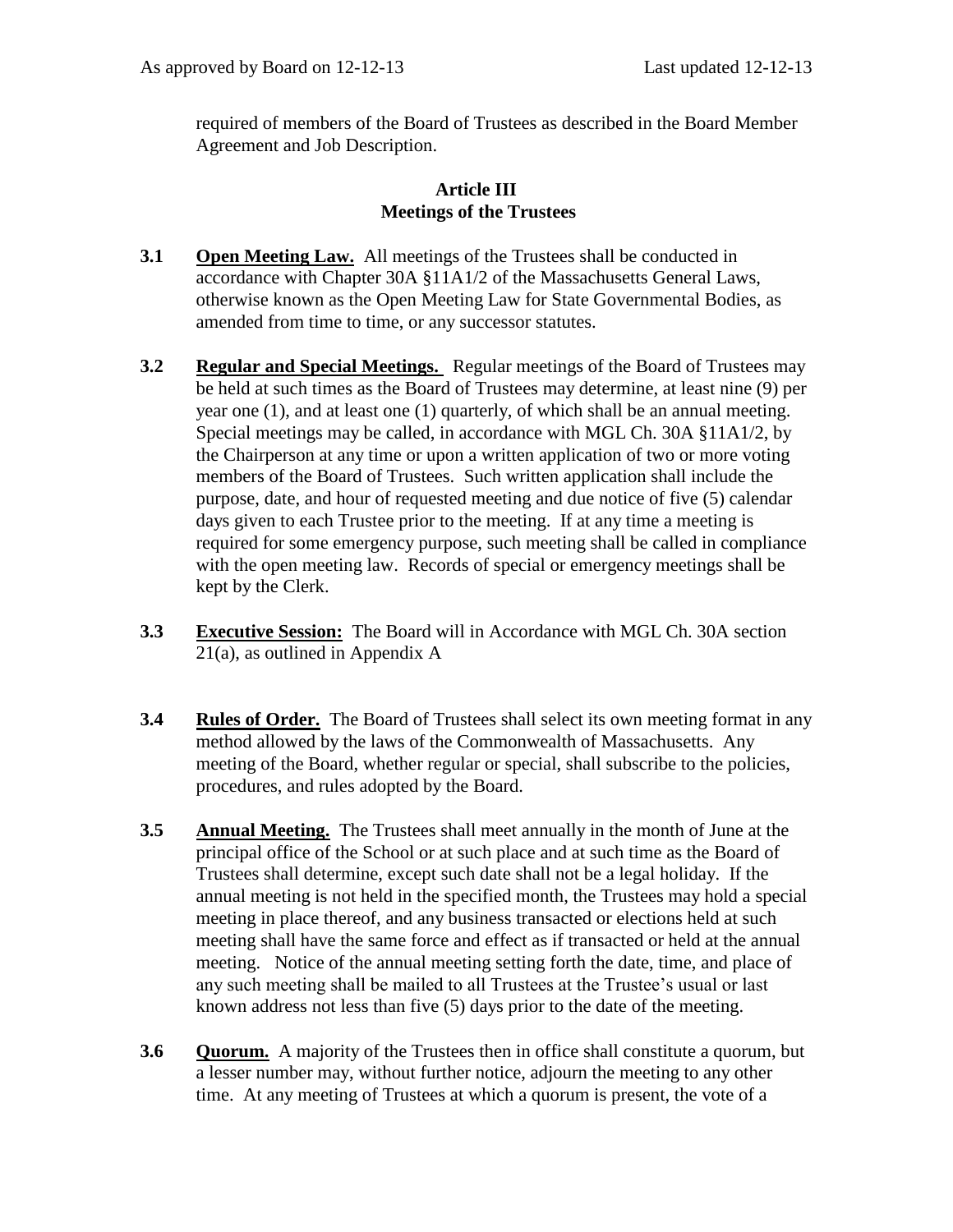majority of those Trustees present shall decide any matter unless the Charter, these By-Laws, Board Policy, or any applicable law requires a different vote. Board member participation, including voting, must occur in person. Voting by proxy or by electronic or telecommunication device shall not be allowed.

- **3.7 Notice of Meetings.** Public notice of meetings shall be given as required by law. Notice of the date, time, and place of all regular meetings of the Trustees shall be given to each Trustee by the Clerk or, in case of the death, absence, incapacity, or refusal of the Clerk, by the officer or one of the Trustees calling the meeting.. Such notice shall be given to each trustee in person, by mail, or by telephone, telegram, facsimile transmission, or electronic mail sent to each Trustees usual or last known address at least five days in advance, unless shorter notice is adequate under the circumstances. Except as otherwise required by law, the Charter, or these By-Laws, a notice need not specify the purpose of any regular or special meeting unless such purpose is (i) the amendment or repeal of any provision of the Charter or these By-Laws or (ii) the removal of a Trustee or an officer.
- **3.8 Record of Meetings.** A record shall be kept of every meeting held by the Board of Trustees, including the time, date, location, members present, members absent, all actions taken, including all formal votes. All meeting records (minutes) shall be adopted in compliance with MGL 30A § 11A1/2 and MGL 66 § 5A .

## **Article IV Officers of the Board of Trustees**

- **4.1** Number and Qualifications. The officers of the Board shall be a Chair Person, Vice Chair Person, Treasurer, Clerk, and other such officers, if any, that the Board of Trustees may determine. An individual may not hold more than one office at the same time. All officers must be current Trustees.
- **4.2 Election and Tenure.** The Chair Person, Vice Chair Person, Treasurer, and Clerk shall be elected annually by the Board of Trustees at the annual meeting. Terms shall be for a period of one year, renewable up to three times. Other officers, if any, may be elected by the Board at any time. If the office of the Chair Person, Vice Chair Person, Treasurer, or Clerk becomes vacant, the Trustees shall elect a successor. If any other office becomes vacant, the Trustees may elect a successor. Duties of each officer are specified in job descriptions as written by the Committee on Trustees and approved by the full Board of Trustees see Appendix B.
- **4.3 Conflict of Interest Law.** The Board will comply with the conflict of interest law MGL Ch. 268A, Ch.71, section 89(u)
- **4.4** Due Diligence. In accordance with MGL Ch. 71, section 89(u) The Board of Trustees shall request the appointment of a trustee to the board only where the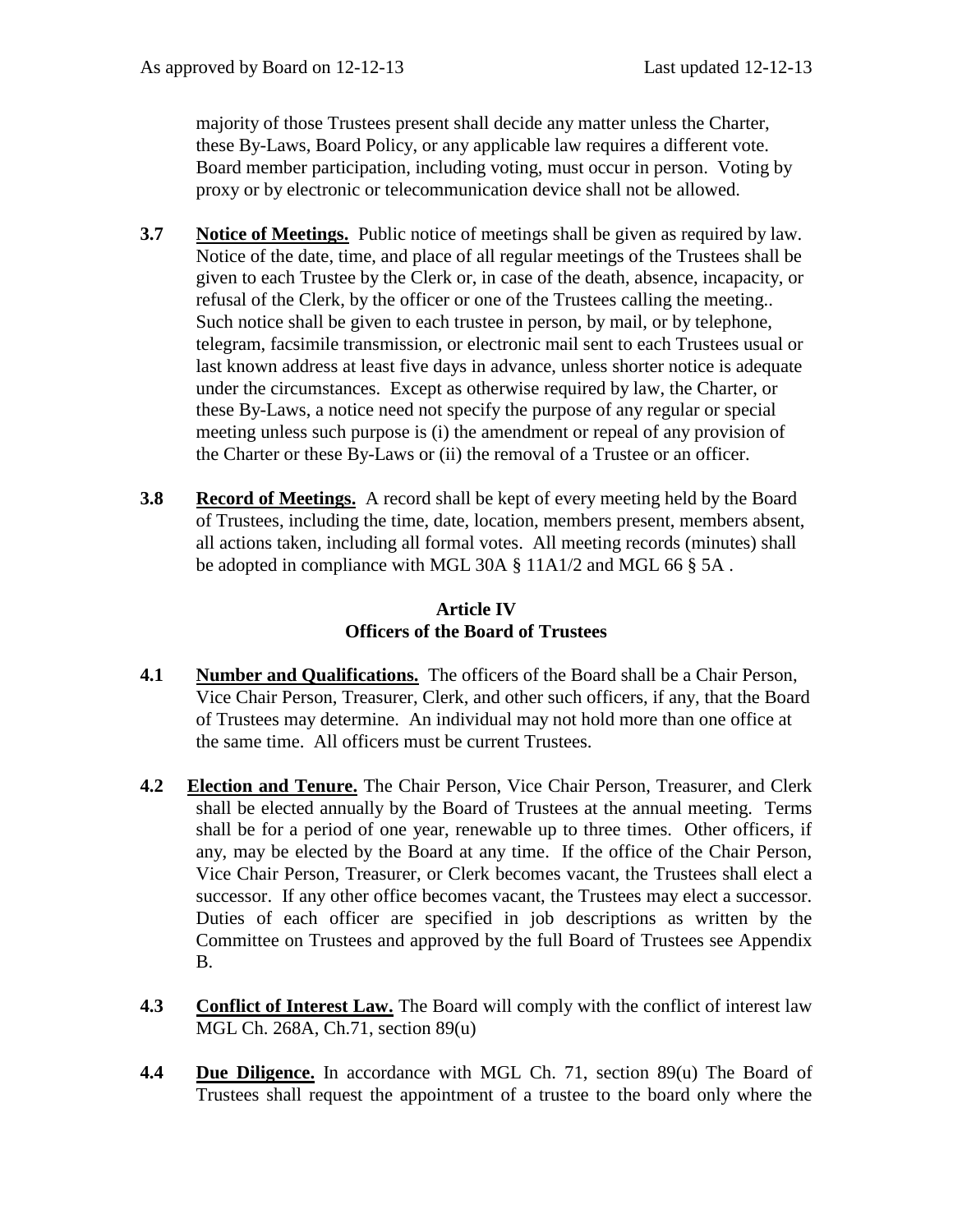board has no reason to know that the trustee has a financial interest under MGL c. 268A which may preclude a majority of the Board from participating in deliberations or voting on certain matters that are expected to come before the board. The Board must exercise due diligence prior to determining that a proposed trustee does not have such a financial interest.

- **4.5 Resignation and Removal.** Any officer may resign by delivering a written resignation to the Chair Person or the Clerk or to the School at its principal office. Such resignation shall be effective upon receipt unless it is specified to be effective at some later time. Any officer may be removed from office with or without cause by an affirmative vote of a majority of the Trustees then in office. Any officer may be removed for cause only after forty-eight (48) hours notice and opportunity to be heard by the Board of Trustees has been afforded.
- **4.6 Other Officers.** Other officers shall have such duties and powers as may be designated from time to time by the Trustees.

## **Article V Committees**

- **5.1 Appointment and Duties.** The Board of Trustees shall annually appoint members to such Standing Committees as prescribed in these By-laws and specify their membership, powers, and duties. All Committee meetings shall be held in accordance with the Open Meeting Law MGL Ch. 30A § 11A1/2. A record shall be kept of every meeting held by the Committees of the Board of Trustees, including the time, date, location, members present, members absent, and all actions taken. The Board of Trustees, or the Chair Person acting under the authority of the Board, may, at the annual meeting or at any other time, appoint such task forces and other committees as the Board may deem necessary and prescribe their membership, powers, and duties. The Board is prohibited from exercising managerial powers over the day to day operations of the school except in the case of an unforeseen vacancy in the Executive Director position.
- **5.2 Standing Committees.** Standing Committees of the Board shall include but are not limited to the Accountability Committee, the Development Committee, the Committee on Trustees, and a Finance Committee. Each Committee shall hold office for one year and until a new Committee is appointed.
- **5.3 The Accountability Committee.** The Accountability Committee shall consist of at least one trustee and the Chair Person shall appoint its Chair. The Accountability Committee shall be responsible for reviewing the data and reports from the School's Accountability Team and consider such information and its resulting implications as it affects the Board's establishment of goals, policies, and allocation of resources.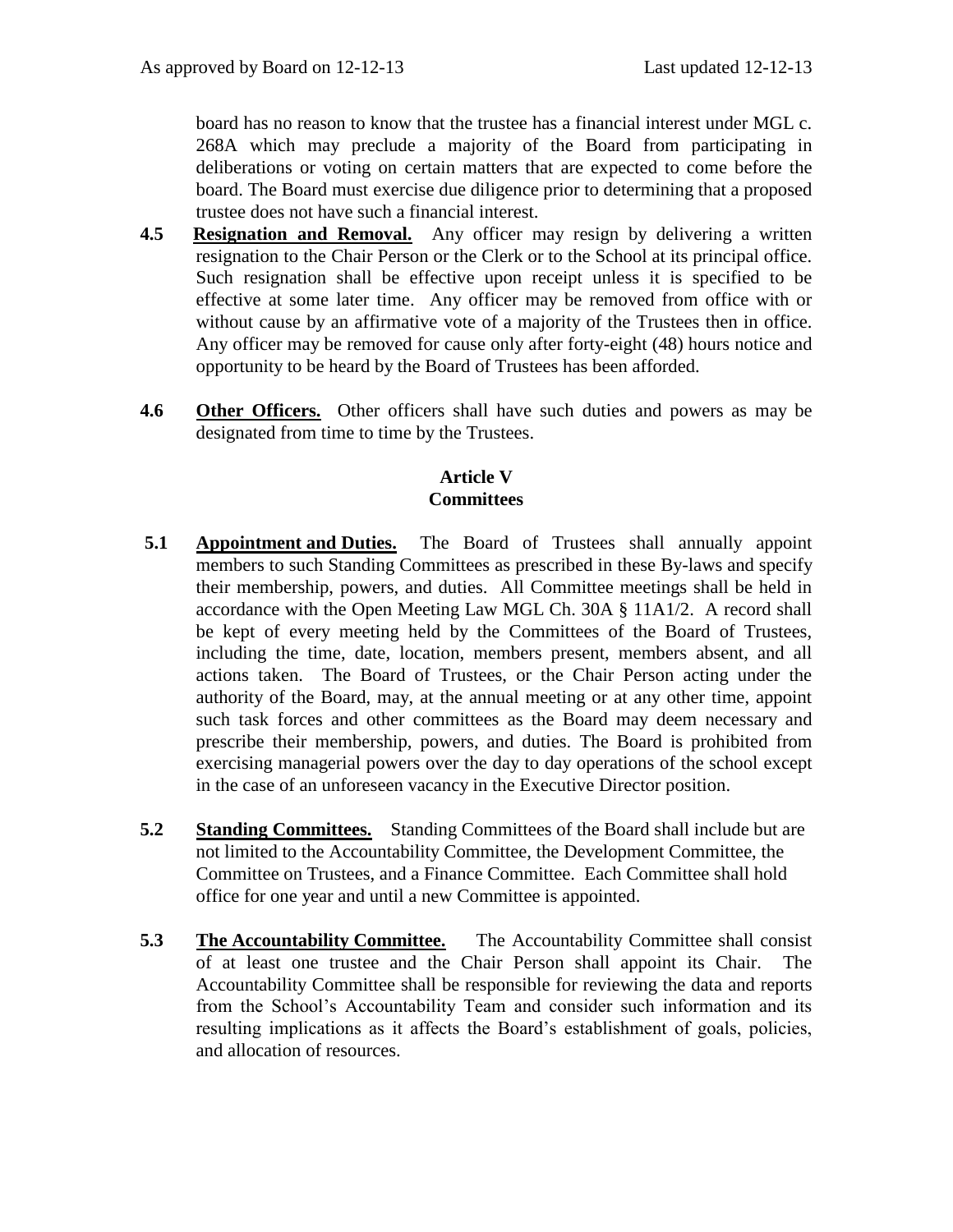- **5.4 The Development Committee.** The Development Committee shall include at least one trustee and the Chair Person shall appoint its Chair. The Development Committee shall be responsible for overseeing planning, implementing, and monitoring all fund raising programs. The Development Committee shall assist in the advancement of the School to all its constituencies.
- **5.5 The Committee on Trustees**. The Committee on Trustees shall include not less than two trustees, and the Chair Person shall appoint its Chair. The Committee on Trustees shall oversee the quality of the trustees and trustees' self-management. The Committee on Trustees shall select and nominate all candidates for the Board of Trustees, nominate Board officers, oversee trustee orientation and education, and conduct periodic evaluations of individual trustees and the Board of Trustees as a whole.
- **5.6 Finance Committee**. The Finance Committee shall include at least one trustee, and the Board Treasurer shall serve as its Chair. The Finance Committee shall be responsible for reviewing all financial information provided by the Manager of Business and Finance and/or Executive Director, and consider such information and its resulting implications as it affects the Board's establishment of goals, policies, and allocation of resources. The Finance Committee shall also oversee the school's budget and develop and/or approve all policies related to the School's finances.
- **5.7 Executive Director**. The Executive Director may be an ex officio member of all Standing and Special Committees and Task Forces.

## **Article VI Executive Director**

- **6.1 Selection.** The Executive Director shall be appointed by the Board of Trustees, shall serve at the pleasure of the Board of Trustees, and shall receive such compensation as the Board of Trustees may direct. The Board of Trustees shall conduct an annual review of the Executive Director. The Board of Trustees shall have the ability to select, appoint, evaluate and/or remove only the Executive Director(s).
- **6.2 Duties.** The Executive Director shall carry out the policies established by the Board of Trustees and shall be directly responsible to the Board of Trustees. The Executive Director shall have general management of the academic and administrative operations of the School, shall oversee the Manager of Teaching and Learning, the Manager of Learning Differences (who may or may not be one and the same), and the Manager of Business and Finance, shall prescribe and direct the course of study, the discipline to be observed, the assessment of student performance and shall be responsible for all required reporting to Commonwealth of Massachusetts. The Executive Director shall prepare an annual budget for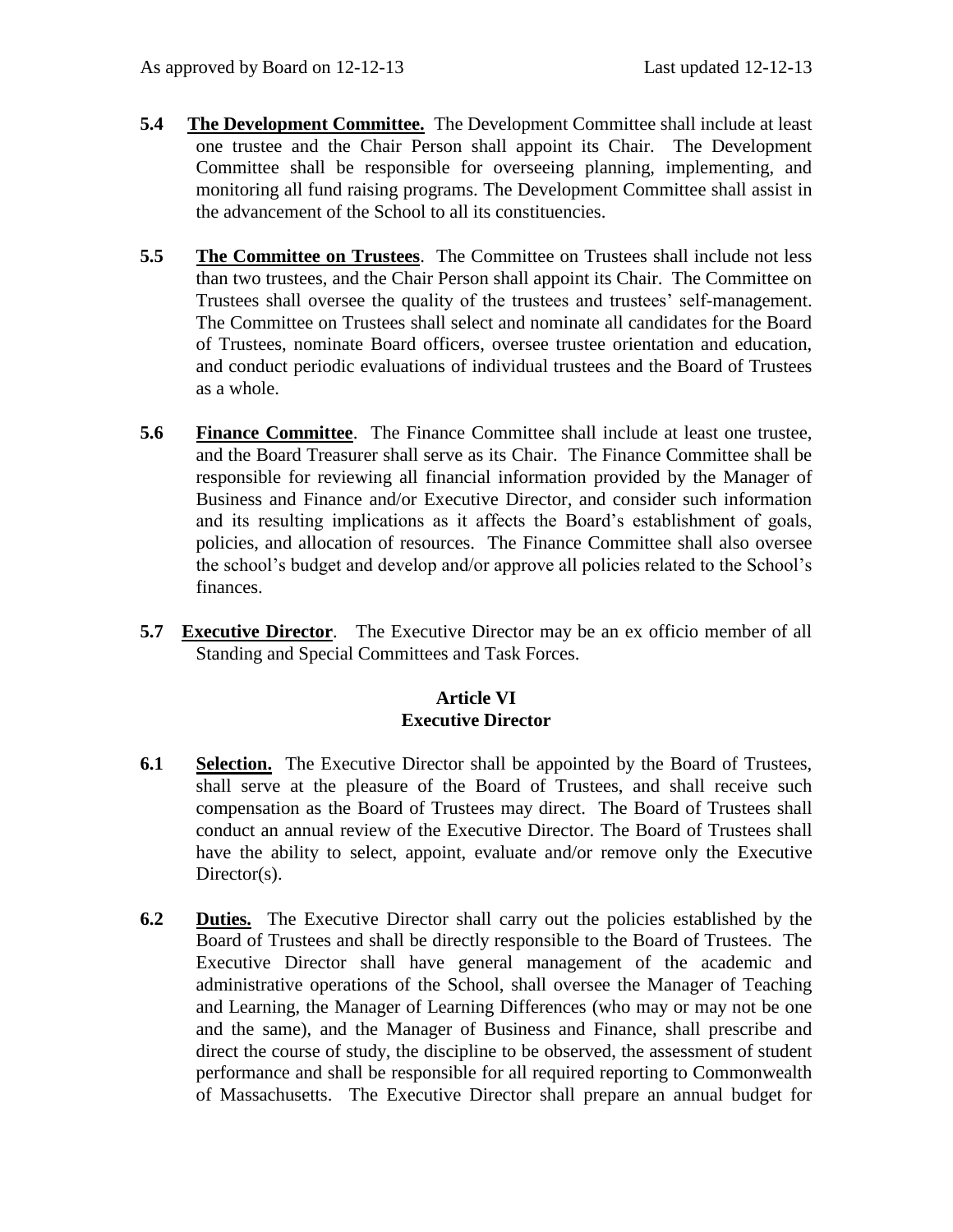submission to the Board. The Executive Director shall employ and discharge all personnel, prescribe their duties and terms of office, shall set their salaries within the guidelines established by the Board of Trustees, and shall ensure that annual reviews of all personnel are conducted.

#### **Article VII Compensation and Personal Liability**

- **7.1 Compensation.** No Trustees or officers shall receive any compensation for services rendered as a trustee or officer. Any Trustee or officer may, if authorized by the Executive Director or the Board of Trustees, be reimbursed for necessary expenses, including travel expenses, reasonably incurred by the trustee or officer in the performance of duties as a trustee or officer. Any Trustee or officer must make full disclosure to other members of the Board of any reimbursement received.
- **7.2 Personal Liability.** No Trustees or officers shall be personally liable for any debt, liability, or obligation of the School. All persons, corporations or other entities extending credit to, contracting with, or having any claims against the School may look only to the funds and property of the School for payment of any such contract or claim, or for payment of any debt, damages, judgment or decree, or of any money that may otherwise become due or payable to them from the School.

#### **Article VIII Miscellaneous Provisions**

- **8.1 Execution of Instruments**. All contract, deed, leases, bonds, notes, checks, drafts, and other instruments authorized to be executed by an officer of the School on its behalf may be signed by the Executive Director or the Treasurer or the Chair Person of the Board of Trustees except as the Trustees may generally or in particular cases otherwise determine. Terms and conditions of property leases and other contracts having a value of more than \$25,000 must be approved by the Board of Trustees prior to being signed. Any recordable instrument purporting to affect an interest in real estate, executed in the name of the School by the Executive Director or the Treasurer, or the Chair Person shall be binding on the School in favor of a purchaser or other person relying in good faith on such instrument notwithstanding any inconsistent provisions of the Charter, By-Laws, resolutions, or votes of the School.
- **8.2 Record**. The records of all meetings of Trustees, the names and addresses of the Trustees and officers of the School, and the originals or attested copies of the Charter and the By-Laws of the Board of Trustees of the School shall be kept in Massachusetts at the principal office of the School or of the Clerk, but such records need not all be kept in the same office. All meetings shall be held, and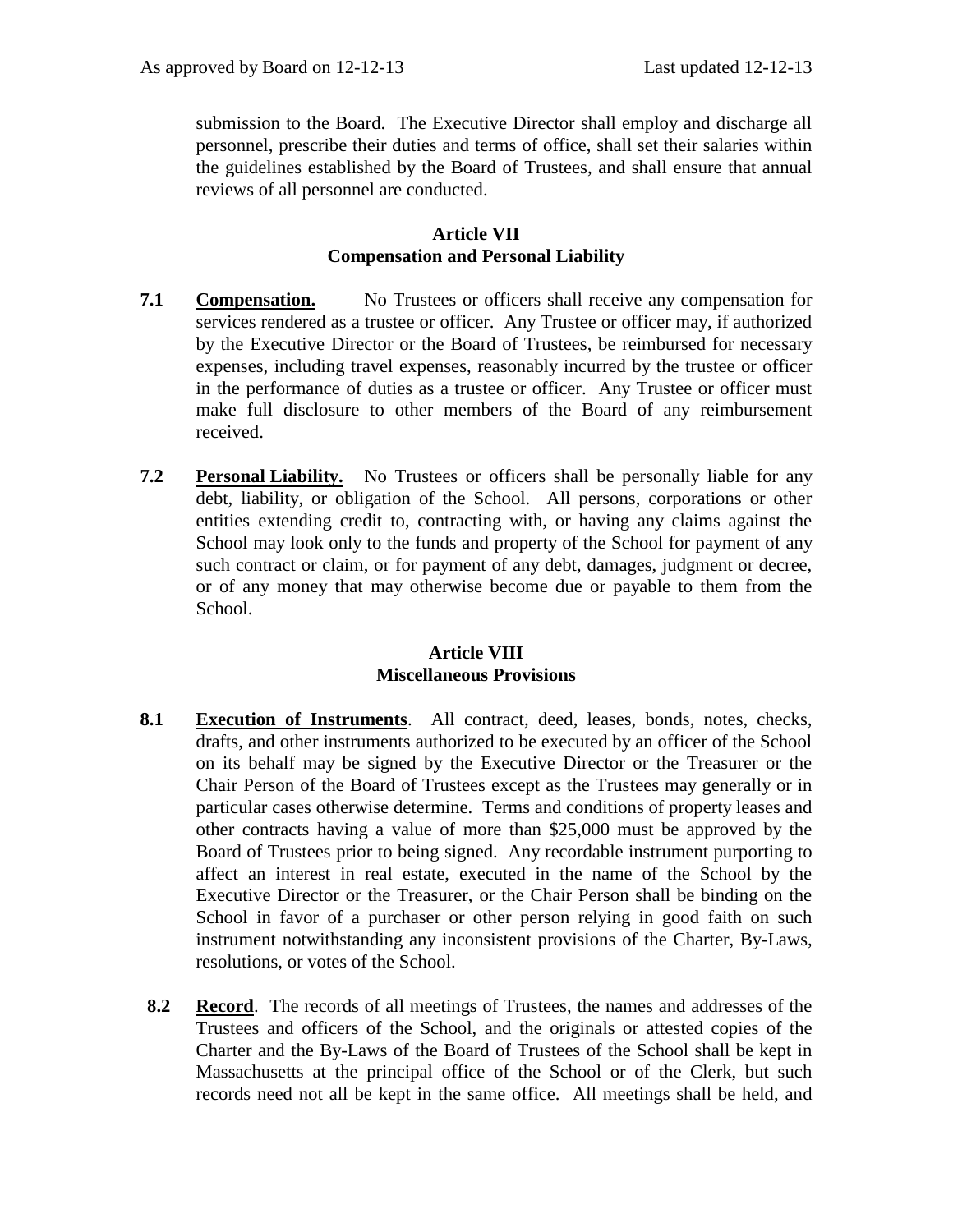records of same kept, in accordance with the Open Meeting Law MGL CH. 30A §11A1/2.

**8.3 Guarantees and Sureties.** The School shall make no contracts of guarantee or suretyship without prior Board approval.

## **Article IX Amendments**

**9.1 Alteration, Amendment, or Repeal.** These By-Laws may be altered, amended, or repealed, or new By-Laws may be adopted, by an affirmative vote of a majority of Trustees then in office, at any annual meeting of the Trustees or special meeting of the Trustees; provided, however, that notice shall be given in the notice of the meeting that an alteration, amendment, or repeal of the By-Laws, or that new By-Laws may be adopted, will be proposed and that any alteration, amendment, or repeals of these By-Laws are subject to the approval of the Massachusetts Department of Education.

## **Article X Indemnification**

- **10.1 Generally** The School shall, to the extent legally permissible, indemnify each person who may serve or who has served at any time as a trustee, Director, Treasurer, Clerk, or other officer of the School, each person who may serve or who has served at the request of the School as a trustee, officer, or employee, against all expenses and liabilities, including without limitation, counsel fees, judgments, fines, excise taxes, penalties and settlement payments reasonably incurred by or imposed upon such person in connection with any threatened, pending or completed action suit, or proceeding whether civil, criminal, administrative or investigative in which an Indemnified Officer may become involved by reason of serving or having served in such capacity; provided, however, that no indemnification shall be provided to such Indemnified Officer with respect to any matter in which such indemnified officer shall have been finally adjudicated in any proceeding (i) to have breached the Indemnified Officer's duty of loyalty to the School, (ii) not to have acted in good faith in the reasonable belief that such indemnified officer's action was in the best interest of the School, (iii) to have engaged in intentional misconduct or a knowing violation of law, or (iv) to have engaged in any transaction from which the Indemnified Officer derived improper personal benefit; and further provided that any compromise or settlement payment shall be approved by the School in the same manner as provided below for the authorization of indemnification.
- **10.2 Employees and Agents** To the extent legally permissible the School may indemnify any employee or agent of the School to the extent authorized by the Board of Trustees by an affirmative vote of a majority of the trustees entitled to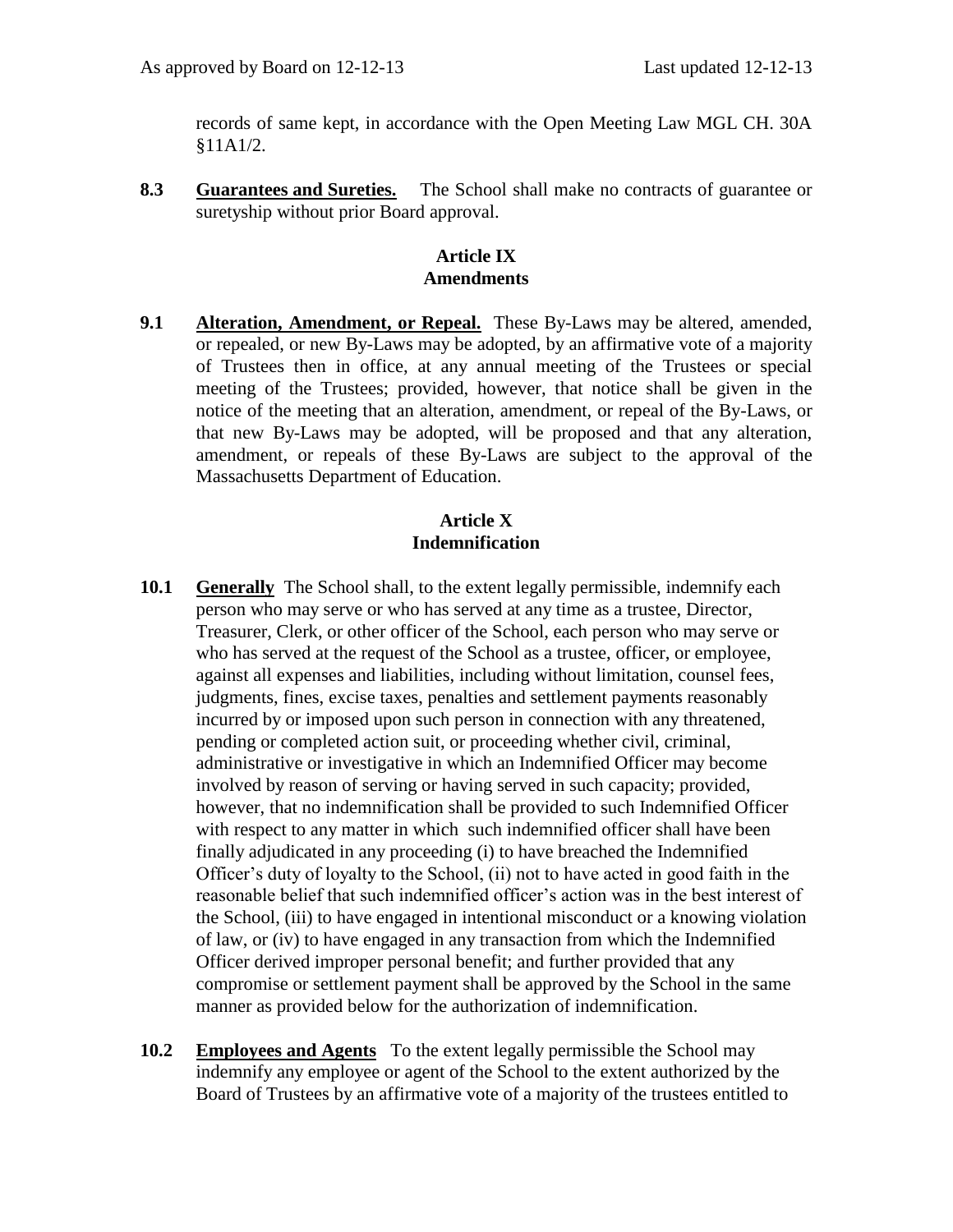vote. The foregoing provisions of this Section shall apply to any indemnification of any employee or agent under this Section.

## **Appendix A:**

Executive Session MGL CH.30A, section 21 (a) A public body may meet in executive session only for the following purposes:

- 1. To discuss the reputation, character, physical condition or mental health, rather than professional competence, of an individual, or to discuss the discipline or dismissal of, or complaints or charges brought against, a public officer, employee, staff member or individual. The individual to be discussed in such executive session shall be notified in writing by the public body at least 48 hours prior to the proposed executive session; provided, however, that notification may be waived upon written agreement of the parties. A public body shall hold an open session if the individual involved requests that the session be open. If an executive session is held, such individual shall have the following rights:
	- **i.** To be present at such executive session during deliberations which involve that individual;
	- ii. To have counsel or a representative of his own choosing present and attending for the purpose of advising the individual and not for the purpose of active participation in the executive session;
	- iii. To speak on his own behalf; and
	- iv. To cause an independent record to be created of said executive session by audio-recording or transcription, at the individual's expense.

The rights of an individual set forth in this paragraph are in addition to the rights that he may have from any other source, including, but not limited to, rights under any laws or collective bargaining agreements and the exercise or non-exercise of the individual rights under this section shall not be construed as a waiver of any rights of the individual.

- 2. To conduct strategy sessions in preparation for negotiations with nonunion personnel or to conduct collective bargaining sessions or contract negotiations with nonunion personnel;
- 3. To discuss strategy with respect to collective bargaining or litigation if an open meeting may have a detrimental effect on the bargaining or litigating position of the public body and the chair so declares;
- 4. To discuss the deployment of security personnel or devices, or strategies with respect thereto;
- 5. To investigate charges of criminal misconduct or to consider the filing of criminal complaints;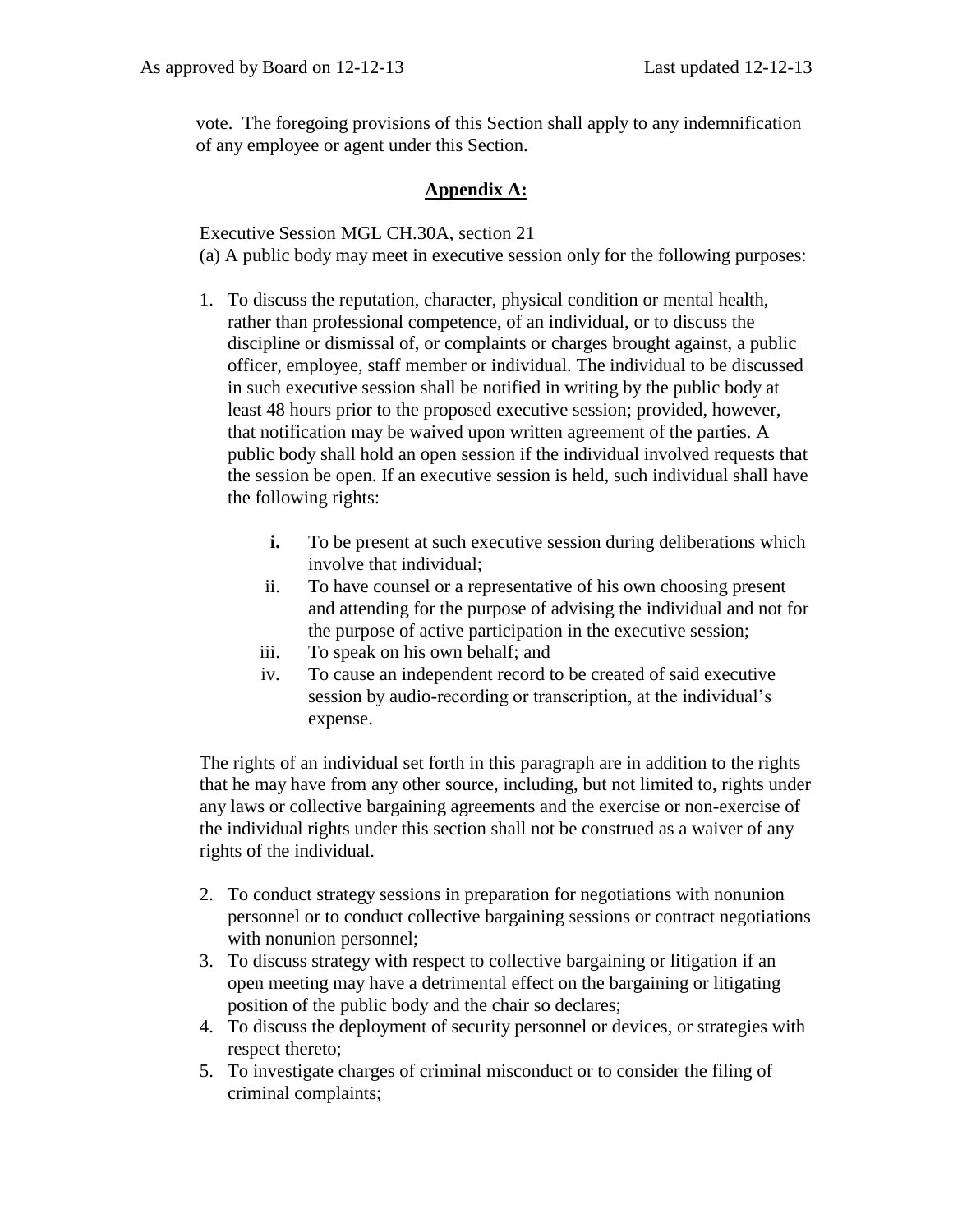- 6. To consider the purchase, exchange, lease or value of real property if the chair declares that an opening meeting may have a detrimental effect on the negotiating position of the public body;
- 7. To comply with, or act under the authority of any general or special law or federal grant-in-air requirements;
- 8. To consider or interview applicants for employment or appointment by a preliminary screening committee if the chair declares that an open meeting will have a detrimental effect in obtaining qualified applicants; provided, however, that this clause shall not apply to any meeting, including meetings of a preliminary screening committee, to consider and interview applicants who have passed a prior preliminary screening;
- 9. To meet or confer with a mediator as defined in section 23C of chapter 233, with respect to any litigation or decision on any public business within its jurisdiction involving another party, group or entity, provided that:
	- i. Any decision to participate in mediation shall be made in an open session and the parties, issues involved and purpose of the mediation shall be disclosed; and
	- ii. No action shall be taken by any public body with respect to those issues which are the subject of the mediation without deliberations and approval for such action at an open session; or
- 10. To discuss trade secrets or confidential, competitively-sensitive or other proprietary information provided in the course of activities conducted by a governmental body as an energy supplier under a license granted by the department of public utilities pursuant to section 1F or chapter 164 or in the course of activities conducted by a cooperative consisting of governmental entities organized pursuant to section 136 of said chapter 164, when such governmental body, municipal aggregator or cooperative determines that such disclosure will adversely affect its ability to conduct business in relation to other entities making, selling or distributing electric power and energy.

(b) A public body may meet in closed session for 1 or more of the purposes enumerated in subsection (a) provided that:

- 1. The body has first convened in an open session pursuant to section 21;
- 2. A majority of members of the body have voted to go into executive session and the vote of each member is recorded by roll call and entered into the minutes;
- 3. Before the executive session, the chair shall state the purpose for the executive session, stating all subjects that may be revealed without compromising the purpose for which the executive session was called;
- 4. The chair shall publicly announce whether the open session will reconvene at the conclusion of the executive session; and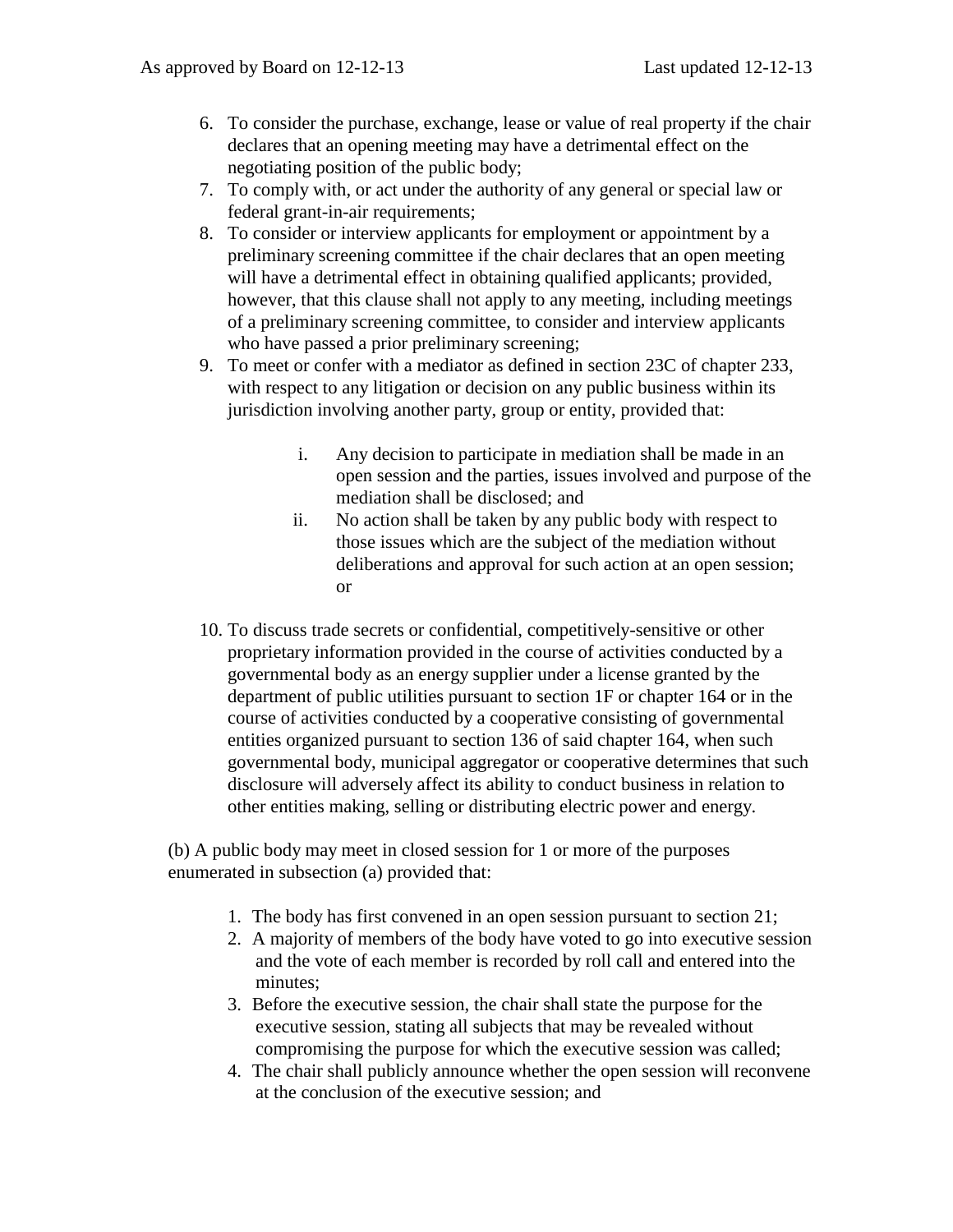5. Accurate records of the executive session shall be maintained pursuant to section 23.

## **Appendix B: Job Responsibilities Of the Board of Trustees**

# **Hill View Montessori Charter School of Haverhill Chair of the Board Job Description**

**Member of, Elected by and Reports to:** The Board of Trustees **Supports:** The Executive Director **Term of Office:** One year; renewable for three consecutive years.

## **General Responsibilities:**

The chair is the senior volunteer leader of Hill View Montessori Charter School who presides at all meetings of the Board of Trustees and other meetings as required. The Chair is an ex officio member of all committees of the organization. The Board Chair oversees implementation of board and school policies and ensures that appropriate administrative systems are established and maintained.

#### **Specific Responsibilities:**

- 1. Works with the Executive Director, other board officers, and committee chairs to develop the agendas for Board of Trustees meetings, and presides at these meetings.
- 2. In consultation with other board officers, appoints volunteers to key leadership positions, including positions as chair of board committees and task forces.
- 3. Recognizes his or her responsibility to set the example for other board members by contributing at a level that is meaningful to him/her and by playing a major role in fundraising activities. Supports annual fund-raising with his or her own financial contributions.
- 4. Works with the Board of Trustees and paid and volunteer leadership, in accordance with Hill View Montessori's bylaws and mission, to establish and maintain systems for:
	- a. Planning the organization's human and financial resources and setting priorities for future development.
	- b. Reviewing operational effectiveness and setting priorities for future development.
	- c. Controlling fiscal affairs.
	- d. Acquiring, maintaining, and disposing of property.
	- e. Maintaining a public relations program to ensure community involvement.
	- f. Ensuring the legal and ethical standard.
	- g. Hiring and evaluating the school's Executive Director.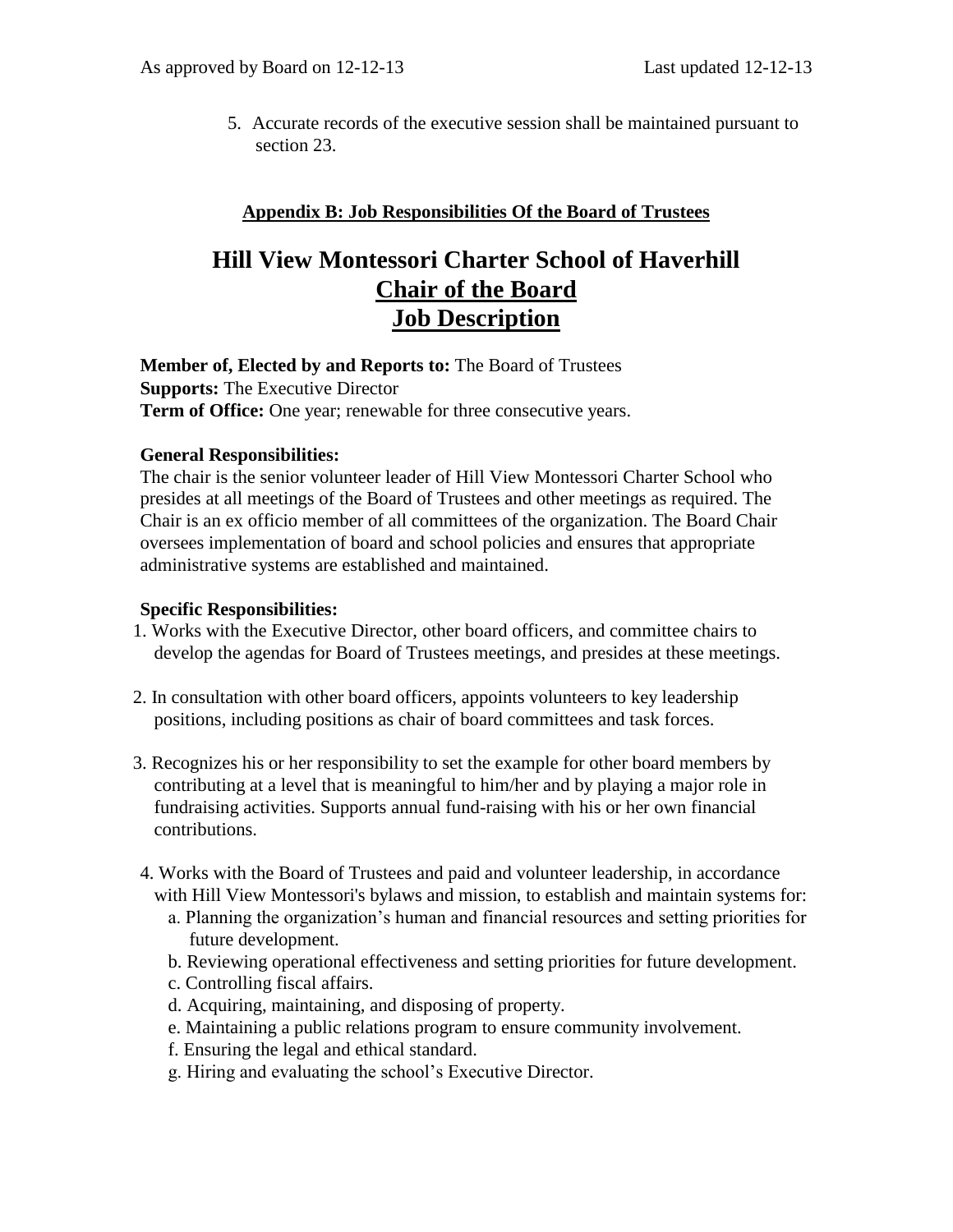- 5. In conjunction with the Committee on Trustees, manages the development of the Board in order to help it work more effectively and efficiently.
- 6. Works with the Executive Director and other board officers to develop both immediate and long-term goals and expectations for the board that support organizational priorities and governance concerns.
- 7. Communicates effectively with and supports the Executive Director in his/her job as manager of the school. In this capacity, focuses on ensuring that the board governs rather than manages.
- 8. Works with the Committee Chairs and the Executive Director to keep apprised of committee work and to ensure that committees have the resources needed to do their job. Also, works to ensure effective and efficient communications between the committees and the Board.
- 9. Creates a safe environment for decision-making by inviting participation, encouraging varying points of view and stimulating a frank exchange of ideas in an effort to provide shared decision-making.
- 10. Communicates with the Board effectively so the board information system focuses on decision-making, stimulates participation and supports an appropriate balance of responsibility between board and staff.
- 11. Cultivates future leadership.
- 12. Links with major stakeholders when it is agreed that the Chair is the most appropriate person to represent the organization at a key meeting, write an editorial for a newspaper or thank a major donor.

## **Qualifications**:

- Commitment to and energy to support Hill View Montessori Charter School and its values; an understanding of Hill View Montessori's mission, goals, organization, and services, and the responsibilities and relationship of paid and volunteer staff.
- Strong leadership skills to inspire a shared vision for the school and for the Board's work. Stimulated by a commitment to the mission, the Chair should guide the Board toward articulating and committing to a commonly held perception of the future of Hill View Montessori.
- Strong facilitation and communication skills and an understanding of group process.
- Objectivity so that dialog is productive and contributions are encouraged from all sides of an issue.
- Decisiveness in order to tackle and resolve difficult issues and to keep the business of the Board moving.
- Strong organizational skills.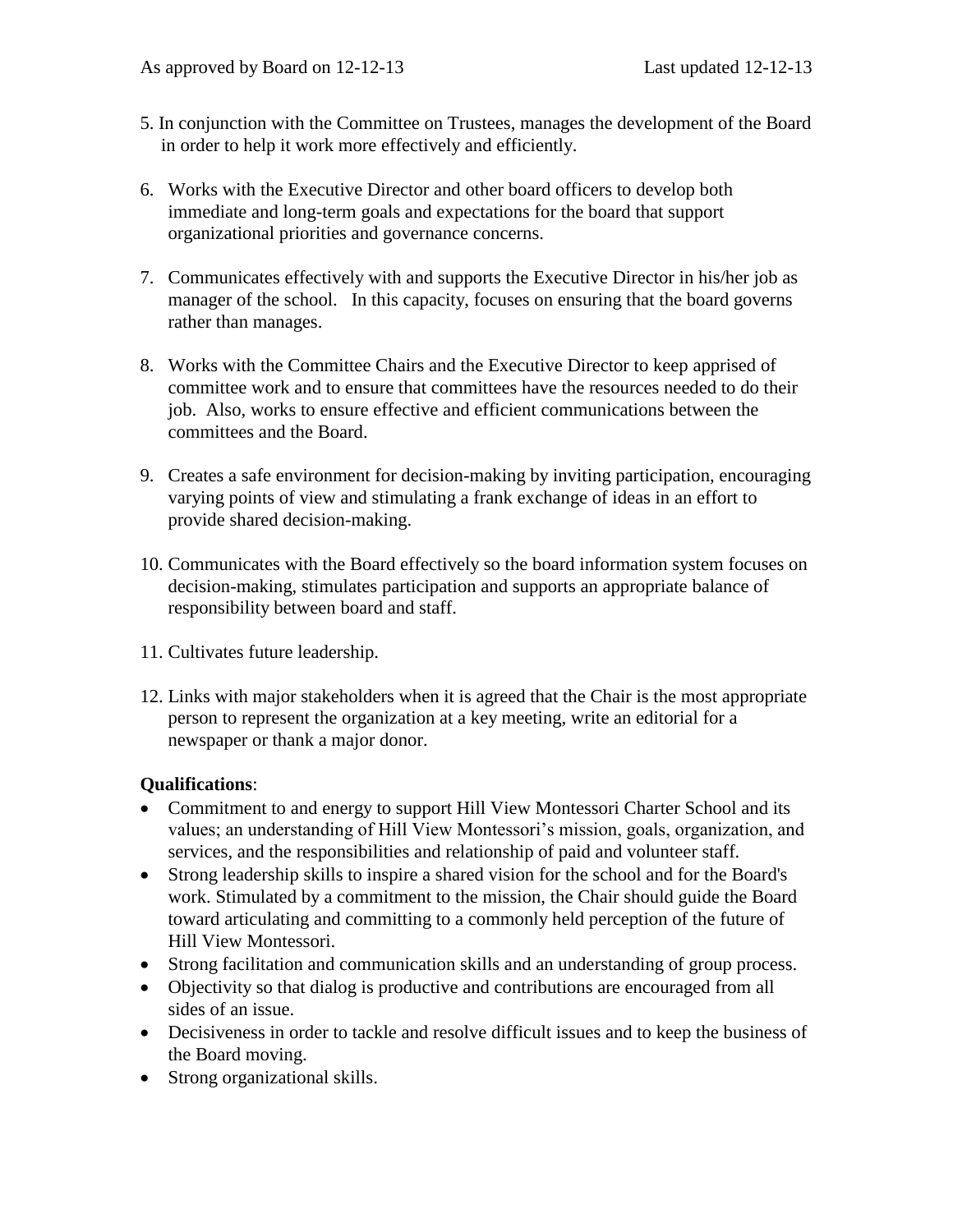# **Hill View Montessori Charter School of Haverhill Vice Chair of the Board Job Description**

**Member of, Elected by and Reports to:** The Board of Trustees **Supports:** The Chair **Term of Office:** One year; renewable for three consecutive years.

## **General Responsibilities:**

The Vice Chair is the secondary volunteer leader of Hill View Montessori Charter School and as such, discharges the duties of the Chair as required in the Chair's absence. The Vice Chair supports the activities of the Chair including sharing responsibilities as appropriate.

## **Specific Responsibilities:**

1. In Chair's absence:

- Presides at meetings of Board of Trustees
- Serves as ex officio member of standing committees
- 2. Recognizes his or her responsibility to set the example for other board members by contributing at a level that is meaningful to him/her and by playing a major role in fundraising activities. Supports annual fund-raising with his or her own financial contributions.
- 3. Works with the Chair to assist in developing the agendas for Board of Trustees meetings.
- 4. Advises the Chair on appointing volunteers to key leadership positions, including positions as chair of board committees and task forces.
- 5. Assists the Chair by taking on responsibility as necessary for communication with Committee Chairs.
- 6. Supports and challenges the Chair in all his/her responsibilities to ensure organizational priorities and governance concerns are addressed in the most effective and efficient manner.
- 7. Other duties as delegated by the Chair.

## **Qualifications**:

• Commitment to and energy to support Hill View Montessori Charter School and its values; an understanding of Hill View Montessori's mission, goals, organization, and services, and the responsibilities and relationship of paid and volunteer staff.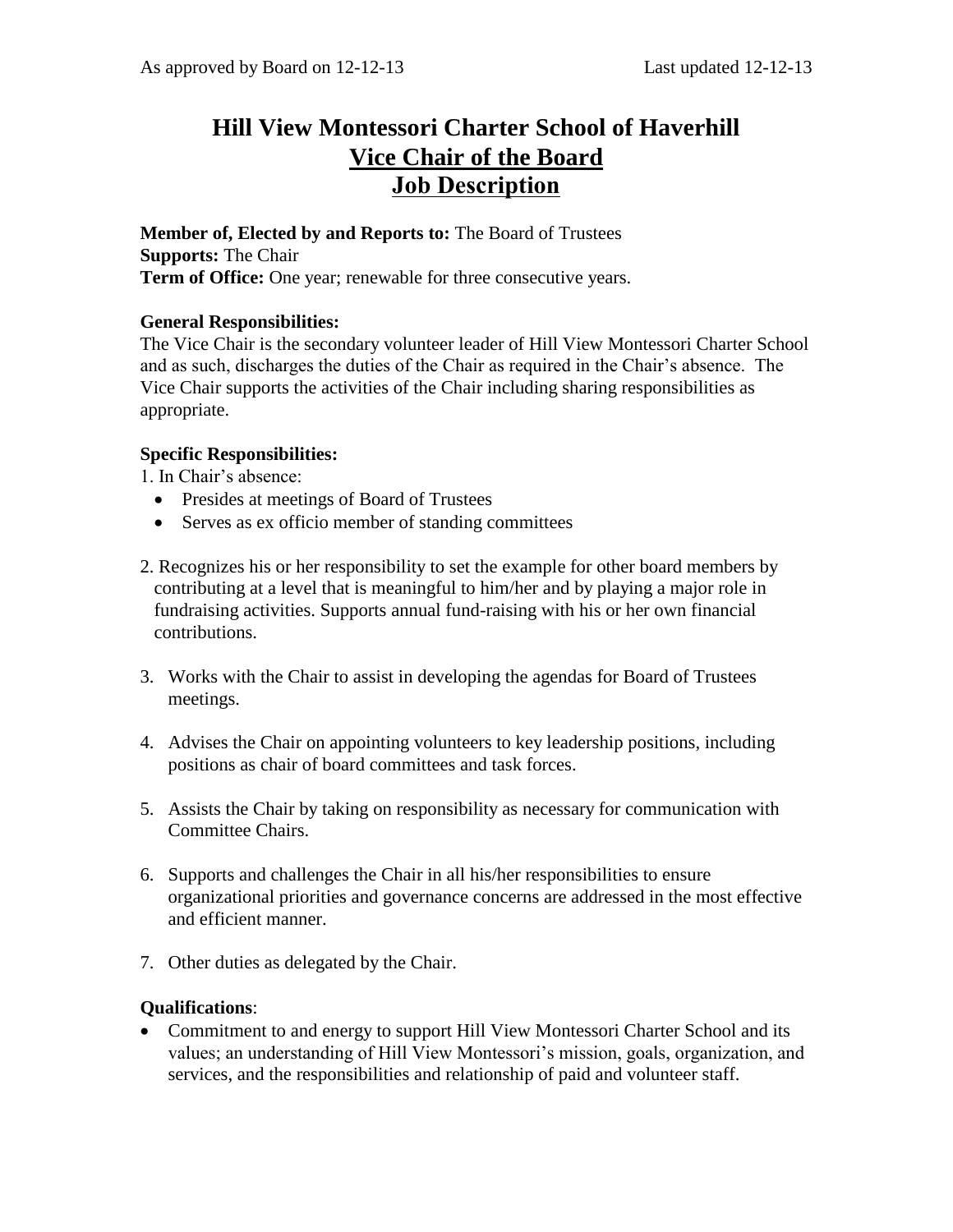- Strong leadership and collaborative skills to support the Chair and to offer alternative proposals in the interest of best serving the organization.
- Strong facilitation and communication skills and an understanding of group process.
- Objectivity so that dialog is productive and contributions are encouraged from all sides of an issue.
- Decisiveness in order to tackle and resolve difficult issues and to keep the business of the board moving.
- Strong organizational skills.

# **Hill View Montessori Charter School of Haverhill Clerk - Board of Trustees Job Description**

**Member of and Elected by:** The Board of Trustees **Reports to:** The Chair and the Board of Trustees **Supports:** Member of the staff or volunteer taking minutes. **Term of Office:** One year; renewable for three consecutive years.

## **General Responsibilities:**

Provides direction for the keeping of legal documents including minutes of all meetings of the Board of the school.

## **Specific Responsibilities:**

- 1. Certify and keep at the principal office of the corporation the original or a copy of the By-Laws as amended or otherwise altered to date.
- 2. Keep at the principal office of the corporation or at such a place as the Board may determine a book of minutes of all meetings of the Trustees and meetings of committees. Minutes shall record time and place of meeting, whether regular or special, how called, how notice was given, the names of those present or represented at the meeting and the proceedings thereof.
- 3. Present for approval by the Board copies of all minutes of meetings of the board.
- 4. Ensure that all notices are duly given in accordance with the provisions of the By-Laws or as required by law.
- 5. In general, perform all duties incident to the office of the Clerk and such other duties as may be required by law, by the Articles of Incorporation or By-Laws, or which may be assigned to him or her from time to time by the Board of Trustees.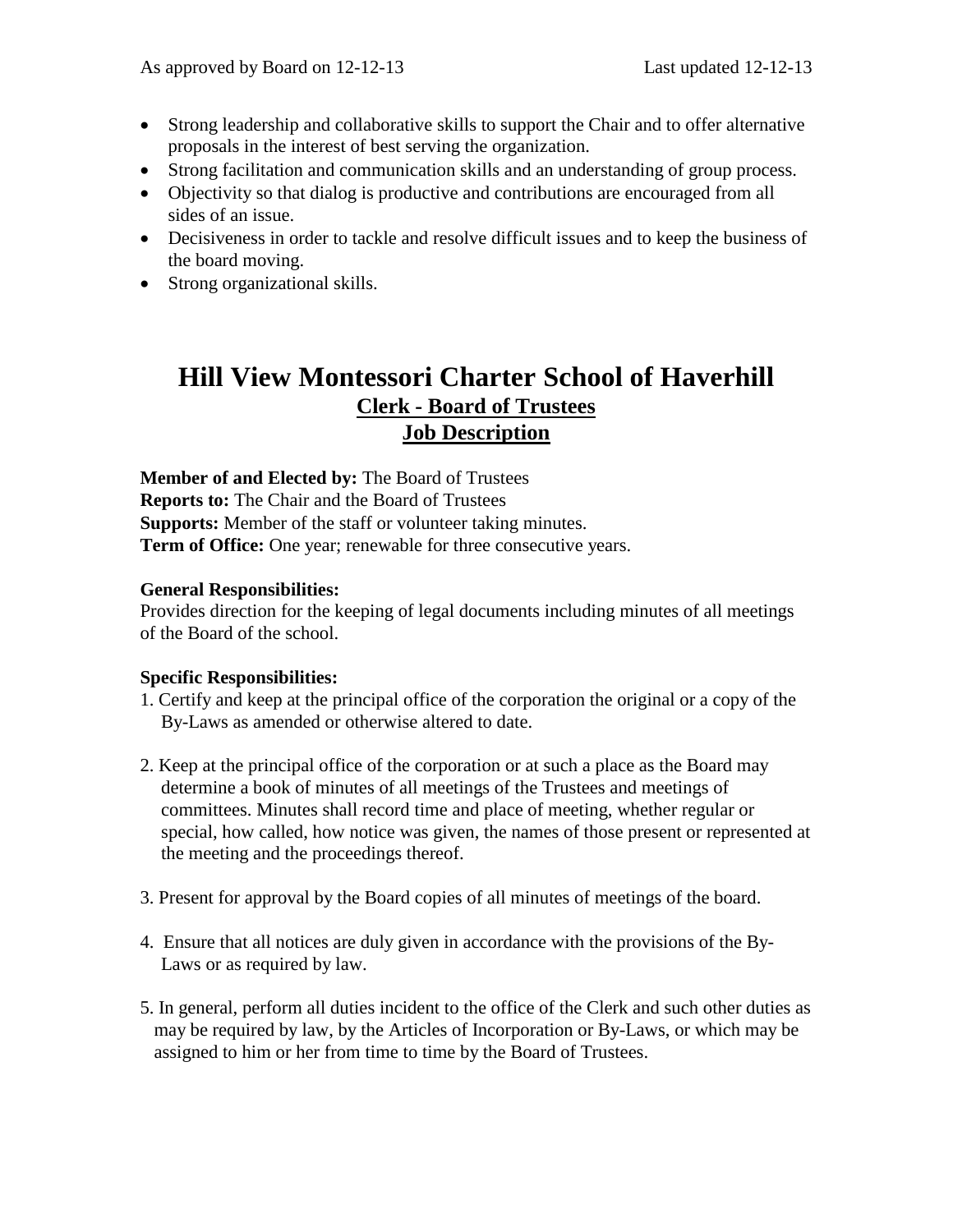6. Recognize his or her responsibility to set the example for other Board members by contributing at a level that is meaningful to him/her and by playing a major role in fundraising activities. Support annual fund-raising with his or her own financial contributions.

#### **Qualifications**:

- A commitment to HVM and an understanding of the school and its values, mission, goals, services, and the responsibilities and relationships of governance and management and paid and volunteer staff.
- An understanding of the record keeping.
- A capacity for attention to detail.

## **Hill View Montessori Charter School of Haverhill Treasurer Job Description**

**Member of and Elected by:** The Board of Trustees

**Reports to:** The Chair and the Board of Trustees

**Supports:** Executive Director, Business Manager, accountant or bookkeeper, and auditors as necessary.

**Term of Office:** One year; renewable for three consecutive years.

#### **General Responsibilities:**

Provides direction for the financial management of the school and facilitates the board in meeting its financial oversight responsibilities.

## **Specific Responsibilities:**

- 1. Chair of the Finance Committee.
- 2. Provides direction for the oversight of the school's record keeping and accounting policies.
- 3. Ensures the presentation of timely and meaningful financial reports to the board.
- 4. Ensures the development of annual budget and its submission to the Board for its approval. Leads the monitoring of budget implementation.
- 5. Oversees development and board review of financial policies and procedures. With the Finance Committee, monitors the adherence to financial policies and procedures adopted by the Board.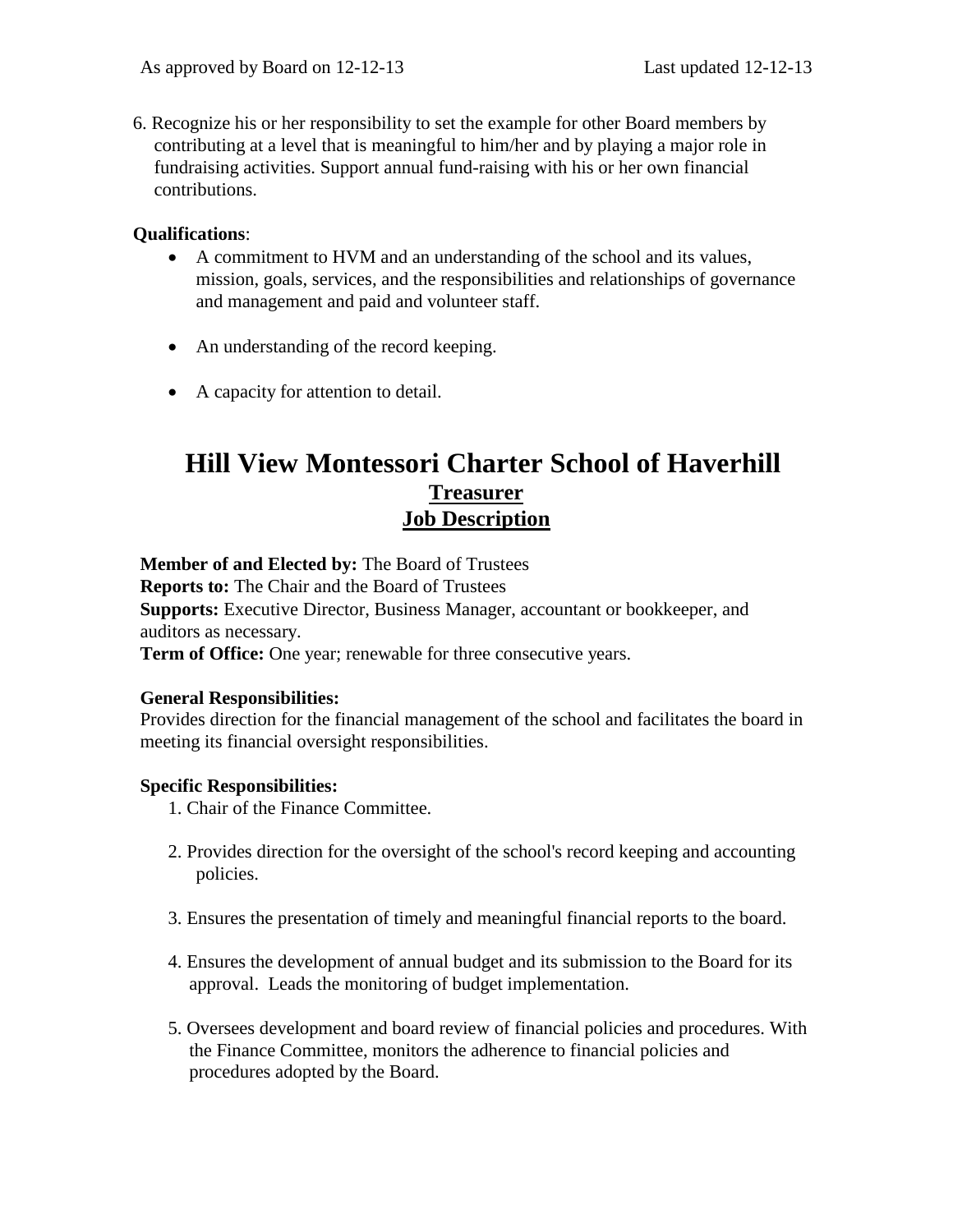- 6. Develops and monitors any investment policies adopted by the Board.
- 7. Ensures that assets are protected and invested according to board policy.
- 8. Leads the board in assuring compliance with federal, state and other financial reporting requirements.
- 9. Presents the recommendation of the auditor to the Board for their approval. With the Finance Committee reviews the results of the audit including the management letter, develops a plan for remediation, if necessary, and presents the results to the Board.
- 10. Recognizes his or her responsibility to set the example for other board members by contributing at a level that is meaningful to him/her and by playing a major role in fundraising activities. Supports annual fund-raising with his or her own financial contributions.

#### **Qualifications**:

- The treasurer must display a commitment to Hill View Montessori Charter School of Haverhill and its principles, mission, goals, services, and the responsibilities and relationships of governance and management and paid and volunteer staff.
- An understanding of the record keeping, accounting systems, and financial reports.
- An understanding of needs for Hill View Montessori's services, as well as the financial and human resources.

# **Hill View Montessori Charter School of Haverhill The Board of Trustees Job Description**

#### **General Responsibilities:**

Responsible for ensuring that the academic program of Hill View Montessori Charter School (HVM) is successful, that the school's program and operation are faithful to the terms of its charter, and that the school is a viable organization.

#### **Specific Responsibilities:**

1. Determine the mission and purpose of HVM and keep it clearly in focus.

• Create and periodically review the mission statement which: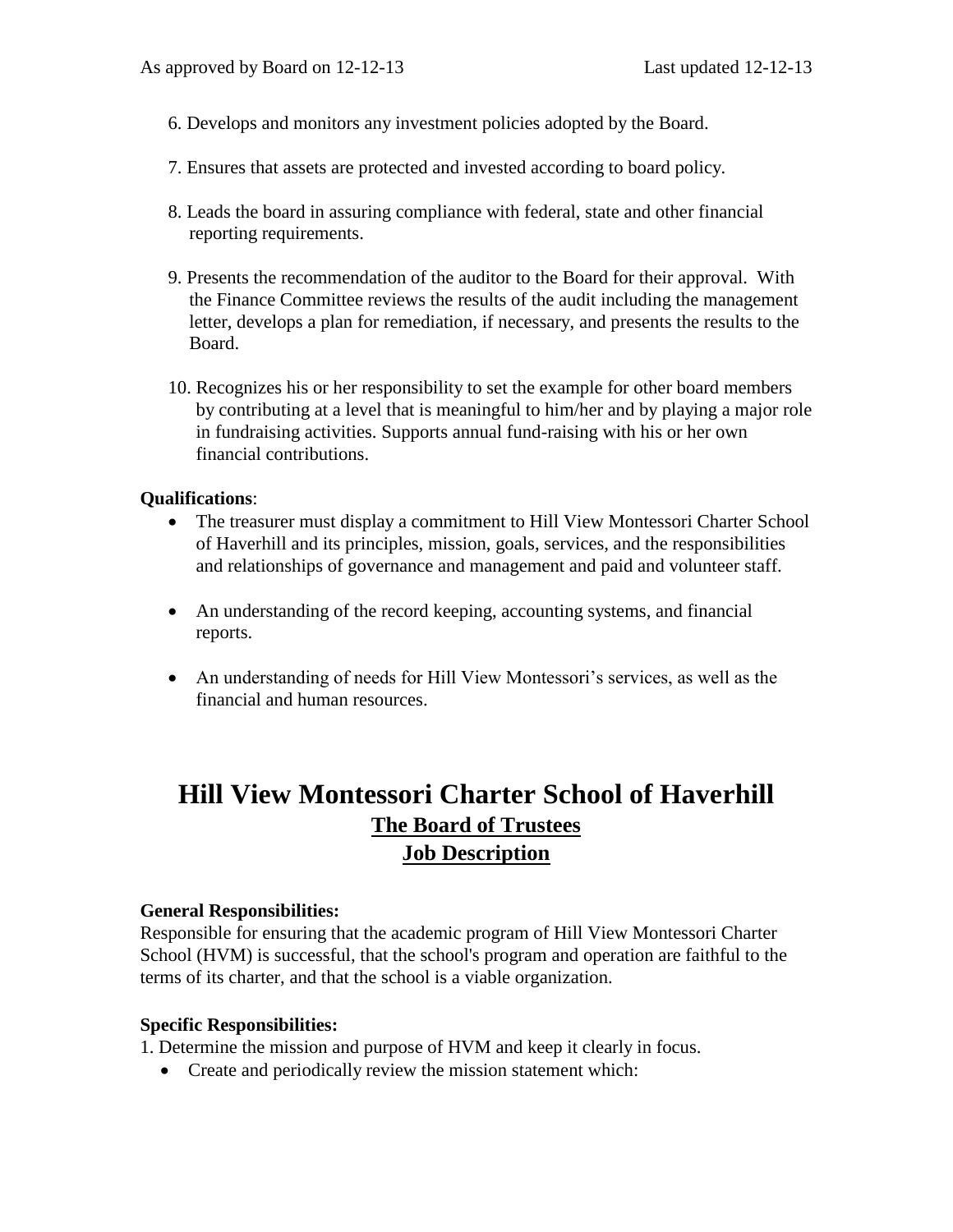- a. Serves as a guide to organizational planning, board and staff decision-making, volunteer initiatives, and setting priorities among competing demands for scarce resources.
- b. Is used as the vehicle for assessing program activities to ensure that the organization is not drifting away from its original purposes.
- Understand and support the mission statement.
- 2. Select the Executive Director
	- Reach consensus on the Executive Director's job description.
	- Undertake a careful search process to find the most qualified individual.
	- Oversee and approve contract negotiation and renewal.
- 3. Support and review the performance of the Executive Director
	- Provide frequent and constructive feedback.
	- Assist when board members overstep prerogatives or misunderstand their roles.
	- Compliment for exceptional accomplishments.
	- Encouraged to take professional and personal leaves for renewal and be aware of and sensitive to personal and professional situations and needs.
	- Provide for an annual written performance review with a process agreed upon with the Executive Director well in advance.
- 4. Ensure effective organizational planning
	- Oversee the development of a strategic plan, consistent with the mission.
	- Approve an annual organizational plan that includes concrete, measurable goals consistent with the strategic plan.

## 5. Ensure adequate resources

- Approve fund-raising targets and goals.
- Cultivate prospective donors (individuals, foundations, corporations and government),
- Make an annual gift at a level that is personally meaningful.
- Engage in face-to-face solicitation.
- Plan and carry out special events.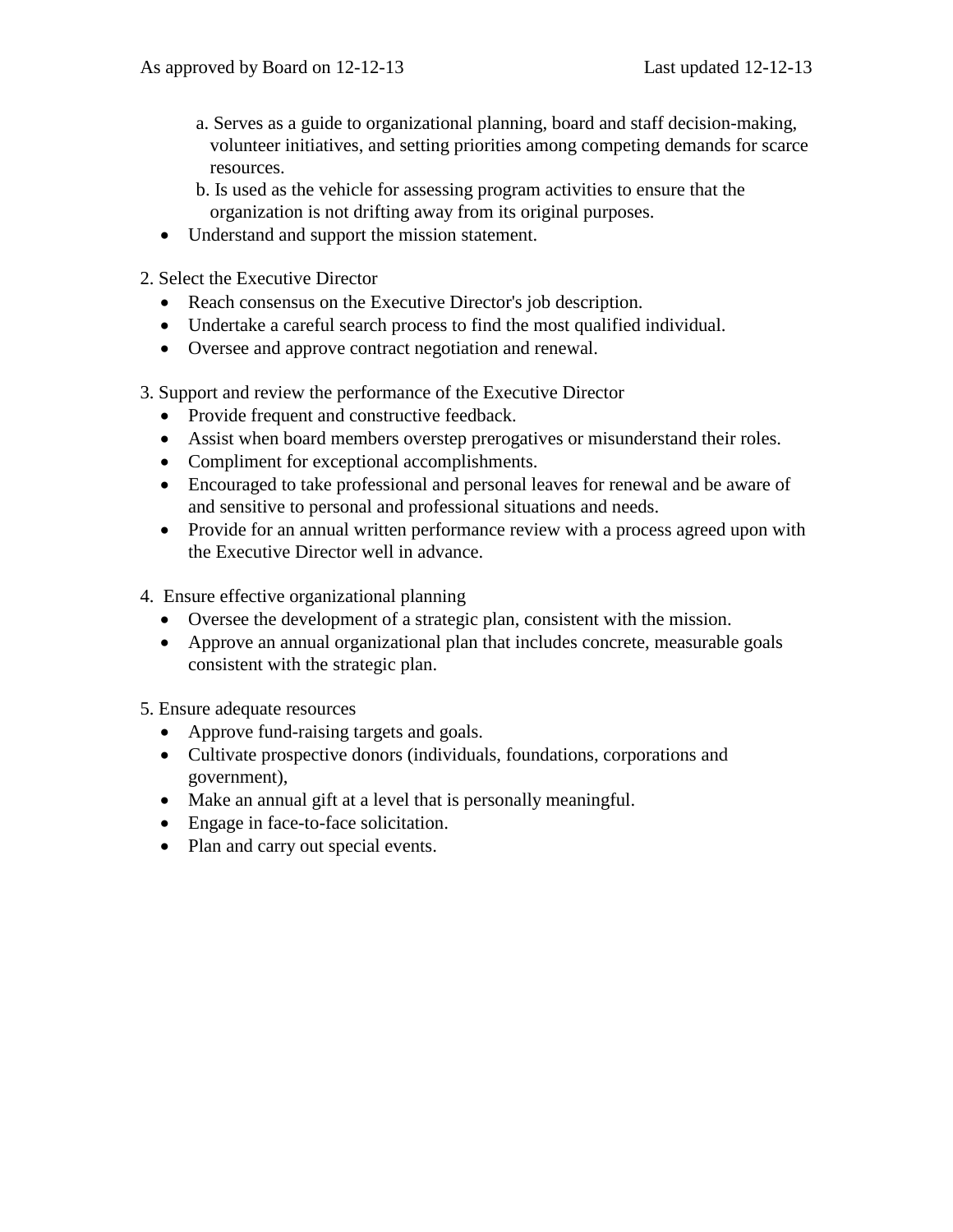- 6. Manage resources effectively
	- Approve the annual budget.
	- Monitor budget implementation through periodic financial reports.
	- Approve accounting & personnel policies.
	- Provide for an independent annual audit by a qualified CPA.
	- Ensure adequate insurance is in force to cover students, staff, visitors, the board and the assets of the school.
	- Ensure good organizational functioning by:
		- a. Understanding and observing the respective roles and responsibilities of the board and the staff.
		- b. Fostering teamwork and conflict resolution within the board and encouraging the same among the staff.
		- c. Fostering open and timely communication.
- 7. Determine, monitor and strengthen the programs and services
	- Assure programs and services are consistent with the mission.
	- Approve measurable outcomes for academic, personal and social achievement including the skills and knowledge a student must demonstrate in order to graduate from HVM
	- Approve annual, attainable program goals.
	- Monitor progress in achieving the outcomes and goals.
	- Assess the quality of the program and services.
- 8. Enhance HVM's public standing
	- Serve as a link with the school's staff, volunteers, members, constituents and clients.
	- Serve as ambassadors, advocates and community representatives of the school.
	- Ensure that no board member represents her/himself as speaking for the board unless specifically authorized to do so.
	- Provide for a written annual report and public presentation that details HVM's mission, programs, board members, and financial condition.
	- Approve the goals of the annual public relations program

9. Ensure legal and ethical integrity and maintain accountability

- Establish polices to guide the school's board members and staff.
- Develop and maintain adequate personnel policies and procedures (including grievance mechanisms).
- Adhere to the provisions of the school's bylaws and articles of incorporation.
- Adhere to local, state and federal laws and regulations that apply to the school.
- File and make available, accurate, timely reports required by federal, state and local governments.
- Keep detailed records of any lobbying expenditures and activities.
- Protect the organization's staff, volunteers, and clients from harm of injury by ensuring compliance with occupational safety, health, labor and related regulations.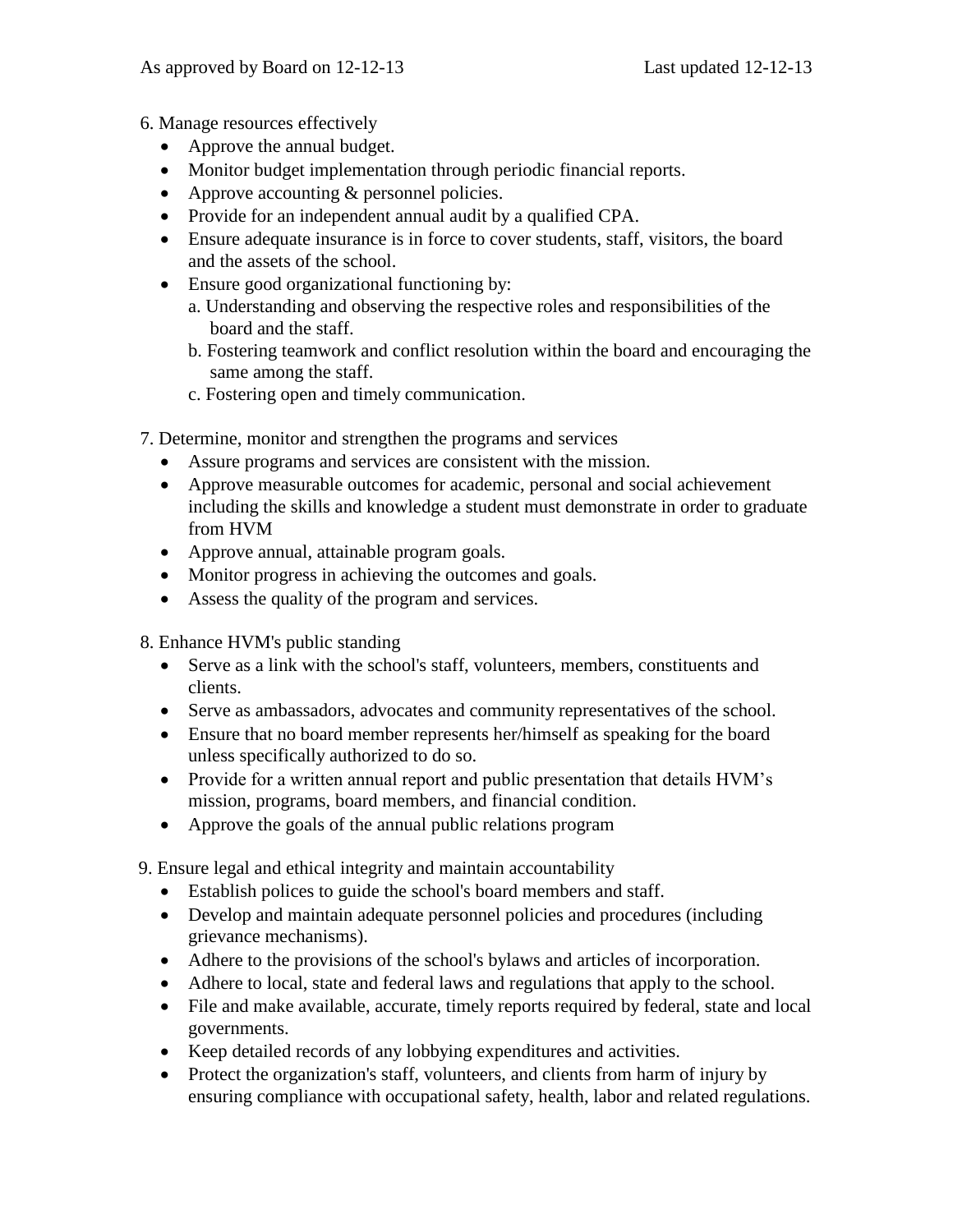Register with the appropriate state agency before beginning an organized fundraising campaign

10. Recruit and orient new board members and assess board performance

- Define board membership needs in terms of skill, experience and diversity.
- Cultivate and check the credentials of and recruit prospective nominees.
- Provide for member orientation to the board and board membership and to the school.
- Provide for a written board self assessment on at least an annual basis, and report back to the Board.

# **Hill View Montessori Charter School of Haverhill Trustee Job Description**

## **General Responsibilities:**

Responsible for actively participating in the work of the Hill View Montessori Charter School (HVM) Board of Trustees and the life of the school. Each trustee is expected to affirm and strive to fulfill the performance expectations outlined below. These expectations are to be clearly articulated prior to nominating any candidate as a Board member. The HVM Board will nominate the candidate only after s/he has agreed to fulfill these expectations. In addition to the responsibilities below, individual trustees are expected to help each other fulfill the tasks outlined in the collective Job Description of the Board of Trustees.

## **Specific Responsibilities:**

- 1. Believe in and be an active advocate ambassador for the values, mission, and vision of HVM.
- 2. Work with fellow board members to fulfill the obligations of Board membership.

3. Behave in ways that clearly contribute to the effective operation of the Board of Trustees:

- Focus on the good of the school and the Board, not on personal agenda
- Engage in and support open dialogue
- Speak candidly and ask difficult questions
- Accept that disagreement and conflict are part of doing business well and commit to resolve conflicts
- Support Board decisions once they are made
- Bring business to the Boardroom, rather than discuss behind-the-scenes, creating divisiveness
- Demonstrate commitment to diversity, broadening the Board's perspectives and encouraging alternative view points